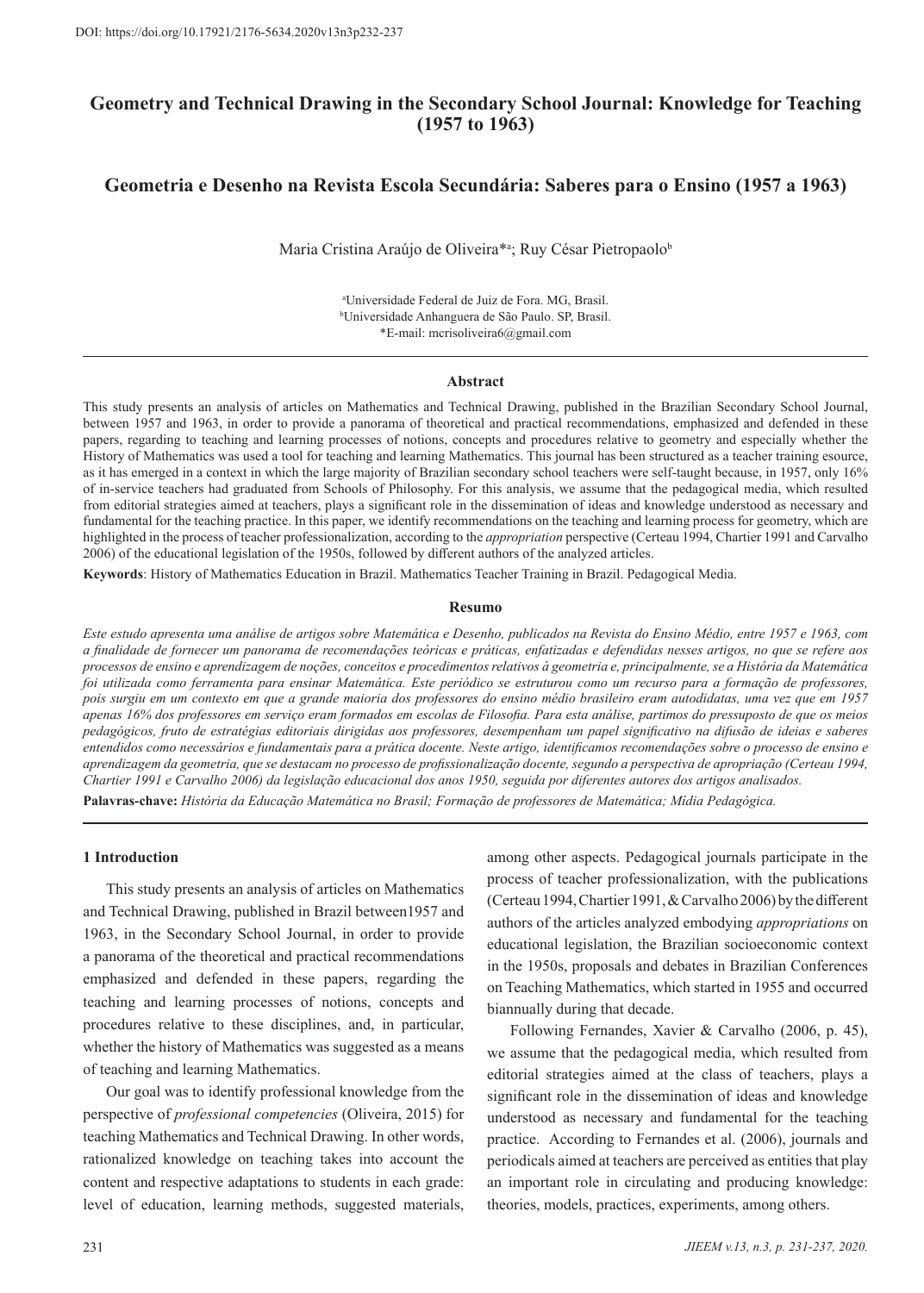We believe that the history of a discipline can contribute to an understanding of teaching practices and to proposals for change. According to Valente (2008), considering the historical perspective of the work of mathematics teachers can lead to a broadened or new meaning given to their actions. Therefore, understanding past contexts of teaching Mathematics allows us to identify innovations and constants among the teaching practices of Mathematics teachers.

## **2 The Secondary School Journal**

The Campaign for the Improvement and Expansion of Secondary School (CADES, *Campanha de Aperfeiçoamento e Difusão do Ensino Secundário*), a government action carried out by the Ministry of Education and Culture from 1953 to 1971, had the goals of expanding Secondary Education throughout Brazil and improving teaching quality, considering the highly book-based, abstract and elitist nature that characterized the teaching and learning processes in schools. Therefore, one of the purposes of the Campaign was to broaden and elevate the level of secondary education, "to adapt secondary education to the interests and needs of the time, provide effectiveness and social meaning to teaching, as well as create possibilities for young people to have access to secondary education"1 (Baraldi, 2003, p.146).

One of the actions by CADES, starting in 1956, was to offer intensive preparatory courses for exams that granted to those approved a teaching certificate for secondary education and the right to teach where those with teaching degrees from Schools of Philosophy were not available. This action was justified by the fact that in the 1950s there was a major expansion in the network secondary schools and, consequently, an increase in enrollment numbers, while the number of trained teachers did not grow in the same proportion.

In addition to courses for secondary school teachers, CADES also held conferences for the directors, workshops on educational guidelines, meetings for secondary education inspectors and courses for secretaries of teaching establishments.

Among the range of activities carried out by CADES is the publication of the Secondary School Journal (from 1957 to 1963), the purpose of which was to guide teachers in curricular, legal and didactic aspects. In the first edition of the Journal, the first article presents the panorama of Brazilian secondary education at the time and claims that the intention behind creating the journal was "to serve as a vehicle for exchange among Brazilian teachers, to exchange ideas, suggestions and experiences, to promote the creation of a new, more progressive mentality, more favorable to objective

observation, to renewed experimentation and a critical review of postulates, goals, curricula and methods upon which all of our teaching is based"2 (Secondary School Journal nº 1, 1957, p.8).

It is worth pointing out that some sections of this Journal, which was published quarterly, were not only concerned with discussing or consolidating technical knowledge coming from General Teaching, but especially with providing support for preparing more appealing classes, in order to spark student interest with specific themes in a discipline and thus promote a more efficient teaching and learning process. All nineteen editions of the journal addressed topics relative to the various disciplines or areas that composed the curriculum: languages, mathematics, technical drawing, history, geography, physics, chemistry, natural sciences, philosophy, handcrafts, home economics, etc. In other words, the articles published covered teaching techniques and methods, discussing the appropriate use of teaching materials and presenting plans for developing specific topics, in addition to course programs for some of the grades. All editions presented at least one article on Mathematics and one on Technical Drawing.

One of the sections in the Journal, under the title *National Education Establishments*, was focused on presenting innovative experiences with the goal of demonstrating, through examples, that it was possible to experiment with new pedagogical proposals and it could lead the school and the teacher to getting good results.

Upon analyzing the Secondary School Journal, Fernandes et al. (2006) claim that its purpose was to take to different Brazilian states, especially rural areas, the pedagogical knowledge considered appropriate for developing secondary teaching, as well as to publish the legislation in effect for this level of education, including comments on its pertinence and range.

Also according to Fernandes et al. (2006), the Journal functioned as a vehicle for legitimizing the actions of the Board of Secondary Education in the Ministry of Education and Culture (DESE-MEC), providing information on teacher training programs by MEC, justifying their existence and suggesting that teachers and schools, public as well as private, participate in the Program of *Experimental Secondary Classes*. Through this Program, the Ministry of Education stimulated experimentation with new proposals and pedagogical models to be tested and evaluated in secondary education.

In sum, we can claim that the journal was structured as a teacher training resource, since CADES emerged in a context in which the large majority of Brazilian teachers in this segment of education were self-taught: in 1957, only 16%

<sup>1</sup> Original text: tornar a educação secundária mais ajustada aos interesses e necessidades da época, conferindo ao ensino eficácia e sentido social, bem como criar possibilidades para que os mais jovens tivessem acesso à escola secundária.

<sup>2</sup> Original text: servir de veículo de intercâmbio entre o professorado brasileiro, na troca de ideias, sugestões e experiências, favorecendo a formação de uma nova mentalidade, mais progressista, mais propícia à observação objetiva, à experimentação renovadora e à revisão crítica dos postulados, finalidades, currículos e métodos em que se baseia toda a atuação de nosso magistério.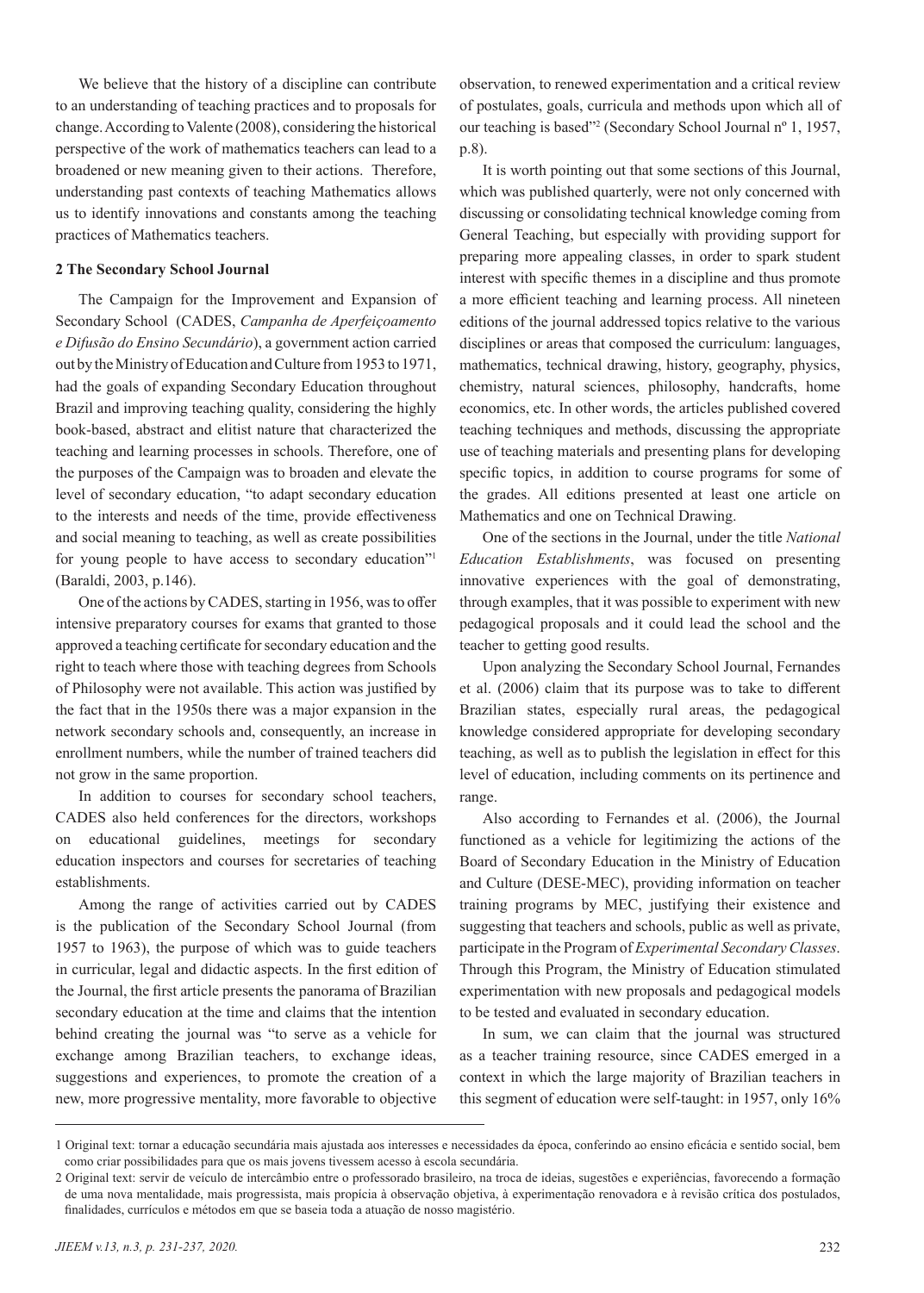of working teachers had teaching degrees from Schools of Philosophy.

## **3 Mathematics for Teaching**

In its 19 editions, the Secondary School Journal published 34 papers on Mathematics and its teaching, including articles, reports and teaching plans, all written by renowned teachers of the time. These papers discussed a wide variety of topics: analyses of mathematical content taught in schools and of student performance assessment instruments; teaching arithmetic and geometry; teaching deductive geometry; formal proofs in Mathematics; teaching linear systems; arithmetic and psychology of learning; History of Mathematics; using materials and laboratories as methods for teaching Mathematics; student motivation; Mathematics and Natural Sciences; examples of guided studies in Mathematics; teaching statistics.

After an initial reading of the papers, we observed a broad range of subjects addressed in them and the lack of a project that systematically included, in each number, publications aimed at the two stages of secondary education (junior high and high school), alternating between a focus on one, then on the other. Moreover, there were no criteria for distributing the articles across the different sets of mathematical contents. For example, there are few references to teaching algebra. One can also claim that the suggestions presented aimed to diverge from some of the dominant practices in teaching Mathematics at the time. However, the articles on Mathematics did not take into account the pedagogical aspect of the History of Mathematics in school curricula.

Since it was not possible to analyze all of the articles published by the journal that address Mathematics, we have chosen those that focus on geometry, to highlight the didactic guidelines published in them. We chose to present a summary of these papers, not only because they are greater in number, but mainly due to the concerns that the authors had with teaching this area of Mathematics, which are still very present today: what geometry is and how to teach it, deduction in geometry, the scope of geometric content and the existence of suggestions on the didactic use of the history of these concepts.

It is worth highlighting that all of these papers basically discuss the issue of deductive geometry, leaving very little space, when any is left, to what is called "intuitive geometry", which fundamentally includes terminology and measurements (areas and perimeters).

We also chose two other papers, not exclusively about geometry: one that discusses a Mathematics laboratory and

another that criticizes programs and assessments developed in schools. These choices were made due to the richness they add to our analysis: one can identify the authors' appropriation of the legislation, regarding the pedagogical models that they intended to promote.

In our analysis of these papers, we identified the way in which the authors appropriated the principles that the Secondary Journal intended to disseminate, considering that it was conceived as an editorial strategy by the Ministry of Education to intervene in the teaching and learning processes. As such, we are guided by the following question: which professional competencies can be identified for teaching Mathematics and Technical Drawing?

From this perspective, it is worth noting some aspects from the regulation of 1951, which established the minimum programs of the time. According to the Congregation of the Pedro II School3 , providing minimum programs, as mentioned in the regulation, would define new paths for secondary teaching: "...it is easy to determine that this new guideline, obeying the constitutional precept and provided in the law 'Guidelines and Foundations', will cause a revolution in secondary teaching. The program adopted until then did not allow for any flexibility needed to attend to the specific regional characteristics of our immense territory"4 . (Brazil, laws and decrees: letter 305 of September 21 of 1951).

Contrary to the Organic Law of Secondary Education (1942), which did not have didactic guidelines in its programs, the regulation of 1951 presented some methodological recommendations, though they did not constitute anything new, since most of them were in the curricula of the Francisco Campos Reform (1931). The paper regarding Pedagogical Instructions suggests, for example, that education, especially in the first few years of junior high school, should essentially be practical and intuitive in nature: the deductive method in geometry should only be introduced at the end of junior high with the care that it requires and to the extent that the student feels the need for justification, a proof and a formal proof.

In our analysis of the articles that specifically address issues relative to formal proofs in geometry, we observed that the authors intended to follow the legislation, emphasizing, for example, the need to start deductive reasoning with theorems of plane geometry. In fact, we see recommendations for formal proofs to be done only in the  $3<sup>rd</sup>$  and  $4<sup>th</sup>$  years of junior high, with the justification that the subject is difficult and tedious.

The author of one of the papers<sup>5</sup> warns that, in order for teachers to minimize difficulties in the teaching and learning process of geometry, presented fundamentally through

<sup>3</sup> The Pedro II school, located in the city of Rio de Janeiro, founded in 1837, was a reference for Brazilian secondary education, until the first half of the past century, influencing the creation of legislation and programs to be followed throughout the country.

<sup>4</sup> Original text: "... é fácil verificar que essa nova orientação, obedecendo ao preceito constitucional e antecipando-se à lei de 'Diretrizes e Bases', virá causar uma revolução no ensino secundário. Os programas até então adotados não permitiam a menor flexibilidade que viesse atender às peculiaridades regionais de nosso imenso território".

<sup>5</sup> Professor Antonio Domingues.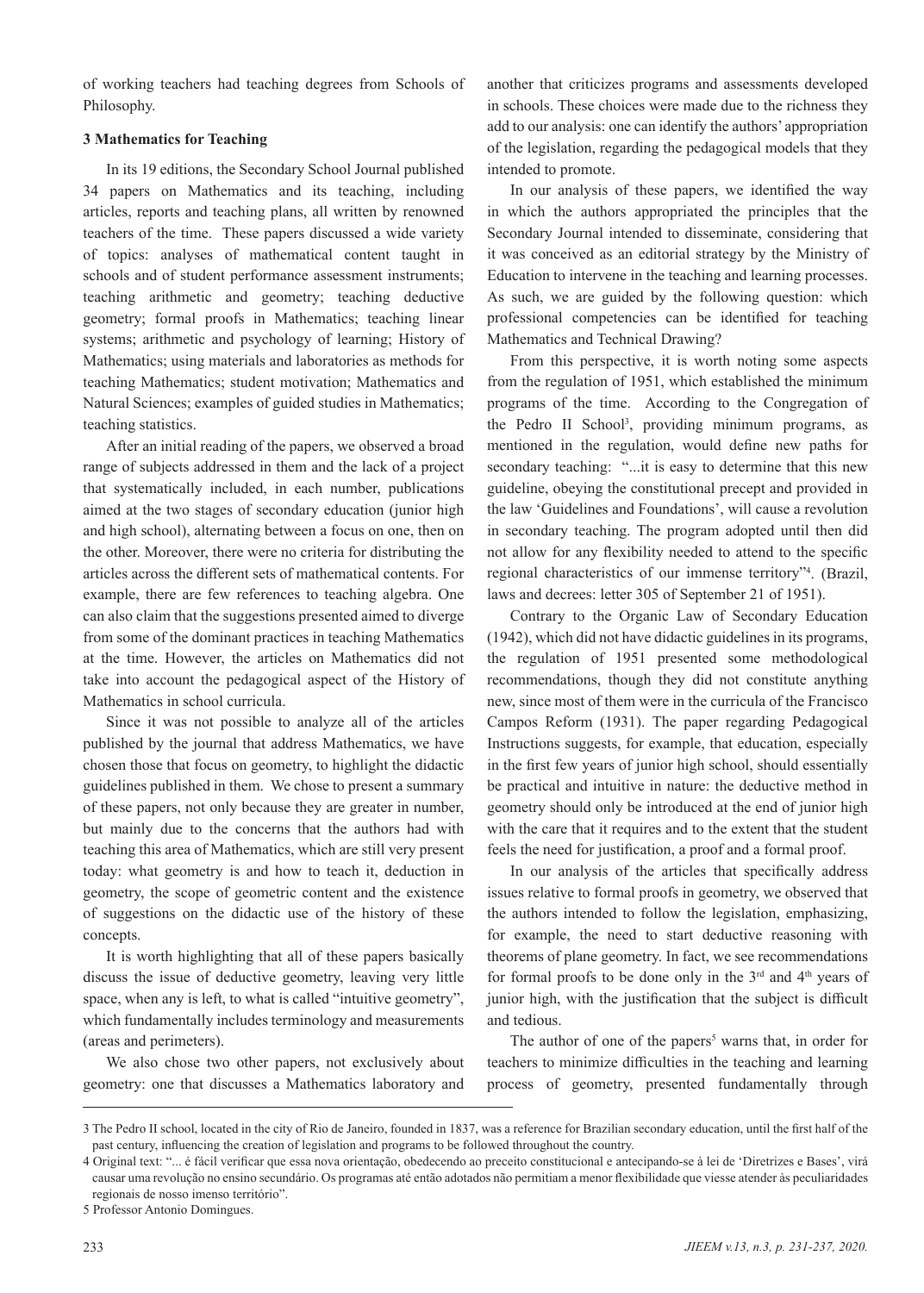deduction, they should first organize a list of axioms, including theorems of intuitive formal proof, and then "select a set of fundamental theorems and their main consequences, such that they constitute optimal material for training students in formal proofs" (Secondary School Journal, n.7, p.65). Therefore, in this article, the author considers that deductive geometry in junior high school should be seen more as an initiation in formal proof methods than as a proper development of a theory.

However, when this same author presents a scheme to exemplify the development of deductive geometry in the 3rd year of junior high, there is a proposal of an extensive list of theorems to be proved, emphasizing that some of them should be proved using the notion of movement, perhaps an effort to minimize the complexity of the task and the length of the list. The extensive contents, according to this author, would precisely be one of the main problems of the teaching and learning process of Mathematics.

In a way, this proposal goes against the norms established by the regulation of 1951, since, according to the latter document, the theorems should be developed gradually, according to student interest. Moreover, this regulation highlights the importance of active student participation in the teaching-learning process and the need to capture their attention and interest. In the 1951 regulation, it was also suggested that one should always be aware that teaching does not depend on the discipline in itself, but mainly, on the student being taught and that what matters is not teaching a lot, but teaching well. This is the first time an official document has declared that classroom actions should take into account that Mathematics is not pure logic and that the focus should be on the student.

Another article<sup>6</sup>, which highlights the importance of formal proofs in adolescent education, claims that not proposing formal proofs in schools may prevent them from achieving the indirect goals of teaching Mathematics: reflection, reasoning, conclusion, deduction, induction, order, etc. The article also highlights that "the formal proof done with active classroom participation educates thinking and forces students to remain attentive in order not to break the logical sequence when called on to participate"7 (Secondary School Journal, n.3, p.72). However, it does not discuss the possible ways to carry out this work. The author also mentions the issue of expanding Mathematics programs, notably geometry.

In another article<sup>8</sup> in the Journal, five fundamental points are considered for teaching geometry: accessible and direct

language for young people; presentation of initial geometric properties through direct reasoning and empirical proofs; mastery of the subject through very simple problem-solving, bypassing so-called mathematical intuition; preparation for geometric proofs by practicing calculations in schematic form; construction of a logical system of propositions, only after an empirical and illustrative exposure to this first part of geometry.

Reading the articles on Geometry enables us to say that the authors aimed to follow the principles that governed the "Minimum Programs", such as the fact that students should be the center of the teaching process and not only how Mathematics is organized. However, one possible appropriation of the Programs' principles is to adapt the content and methods to different realities; however, according to these authors, this does not happen, at least not explicitly.

Some of the authors of the papers involving geometry also consider, though indirectly, the range of contents and claim that some topics on the list of minimums are indispensable. Others also admit that this list is in fact very extensive. This is corroborated by an analysis by one group of teachers of the subjects on the partial Mathematics exams, in 1958, in various teaching establishments in a secondary program.

Regarding programs developed by these schools, the authors report that the majority did not meet the minimum program, highlighting that some did not even have 1/5 of it. The following passage reveals the concern of inspectorteachers: "We observe that the essential of minimum programs is not implemented: in the study of mathematics, one cannot sacrifice determined subjects without incalculable damage to the students!"9 (Secondary Journal, v. 10, p. 83). These teachers made recommendations to overcome these difficulties, suggesting, for example: to increase the number of Mathematics classes; that teachers organize, at the beginning of the year, a feasible program plan, to include what is essential for each grade. However, they do not criticize the document that publishes the minimums and appear to fully assume the official discourse, perhaps because it temporarily plays the role of inspector, thus, a position of control.

Regarding how to teach geometry, some papers aim to advance beyond the pedagogical suggestions of the minimum programs (regulation of 1951), suggesting to teachers different methodologies for student learning. However, we can identify contradictions in their discourses.

To this end, we cite the article The Mathematics Laboratory Method by Malba Tahan<sup>10</sup>. This article suggests

<sup>6</sup> Authored by Eleonora Lôbo Ribeiro

<sup>7</sup> Original text: "a demonstração feita com a participação ativa da classe, educa não só o pensamento, obrigando o aluno a ficar atento para não quebrar a seqüência lógica quando chamado a participar".

<sup>8</sup> Written by Thales Mello Carvalho, author of various Mathematics teaching books in the 1950s.

<sup>9</sup> Original text: "observa-se a não execução dos programas mínimos no que têm de essencial; no estudo de matemática não é possível sacrificar-se determinados assuntos sem prejuízos incalculáveis para os alunos!"

<sup>10</sup> Malba Tahan was the pseudonym used by teacher Júlio César de Mello e Sousa, who was a professor at Pedro II School, a renowned author of didactic books, in the first half of the last century. Signing as Malba Tahan, he became known especially for his book The man who calculated, which was translated into several languages.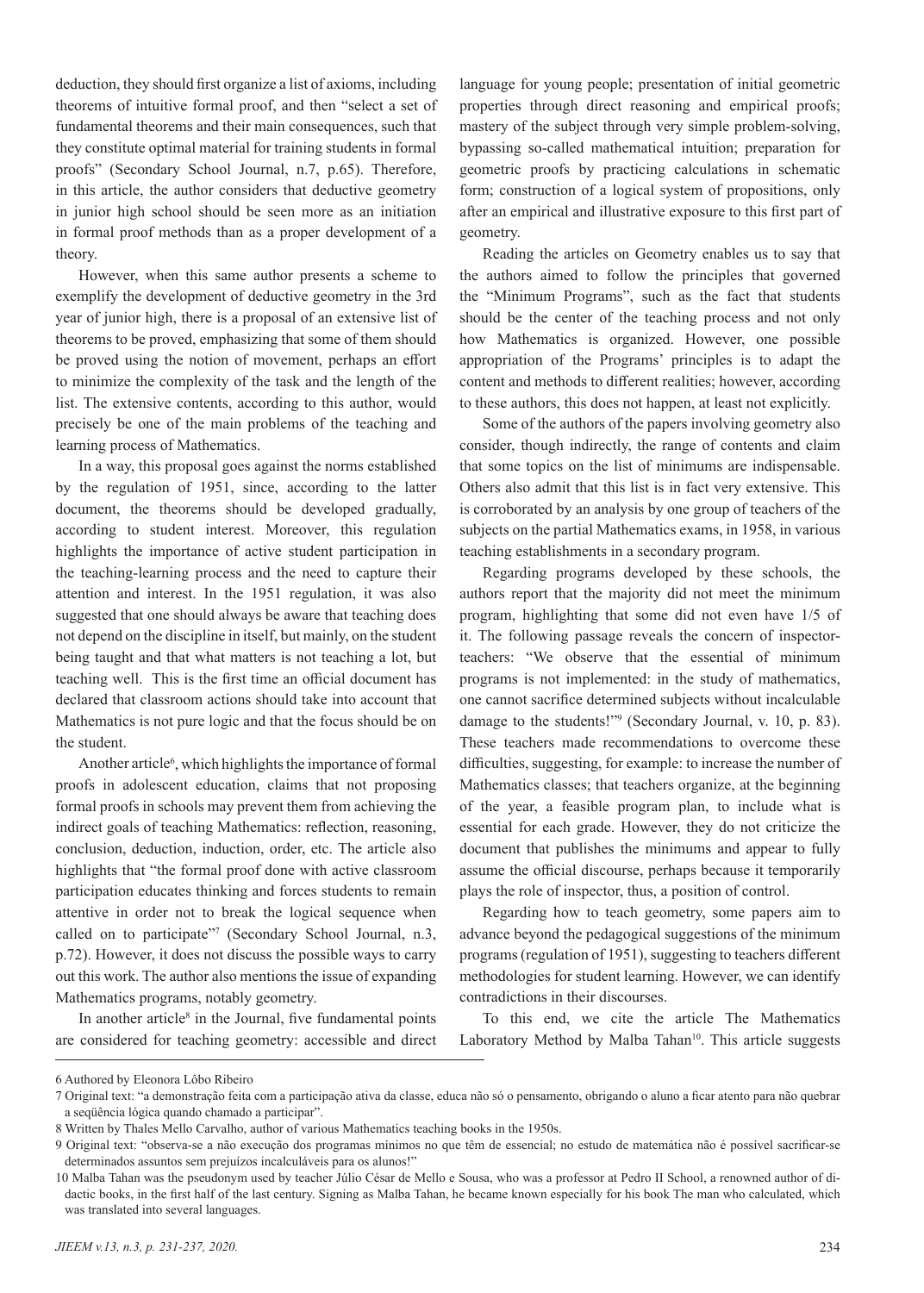and describes the materials that should be included in the laboratory. Moreover, some activities are suggested, such as: foundation of a mathematics club, publication of a monthly bulletin, conferences, etc. Teacher Tahan also presents in his paper quotes from some personalities who defend the use of concrete materials in teaching Mathematics, such as Rui Barbosa, regarding the importance of "Tachymetry by Lagout" - the only method that enables teaching geometry and proofs of theorems "to the most elementary intelligences" (p.78). Similarly, it presents a defense of Euclides Roxo, a Brazilian emeritus mathematics educator, regarding "the excellencies" of the Laboratory for allowing "self-discovery", which would be a possible way to help students "to climb up the steep ramp of mathematical abstraction"11 (p.79).

Tahan also listed the advantages of the Laboratory for teaching Mathematics, such as: leading the students to making discoveries; learning among less gifted students; motivating students and teachers. However, the author presented the disadvantages of the method: leading the student to accept as rigorous, certain experimental and rough formal proofs; leading the student to move away from abstractions and pursue material resources for formal mathematical proofs; it is very onerous; it requires a lot of time and as a result they may not complete the program; it requires a lot of preparation by the teacher; may not apply to all points in the program.

If one of the roles of the journal was precisely to publish new methodologies, to emphatically point out the disadvantages of a method, especially those that are admittedly concerns for teachers, would this not be a rejection of the innovations that one wished to suggest and try?

It is worth noting that, while Malba Tahan wrote articles on the history of Mathematics, he did not propose using this history as a way to teach concepts of this discipline.

## **4 The Multiple Possibilities for Technical Drawing**

In our analysis, we included articles that addressed technical drawing with the goal of determining the extent to which proposals for teaching technical drawing, published in the Secondary School Journal, approached or diverged from Mathematics, more specifically, geometry. The 19 editions of the journal have 21 articles on technical drawing.

The goal of these articles is especially to outline the space of the technical drawing teacher as a professional, with his own identity, as well as the importance of this discipline.

One of the articles that addresses the subject quite explicitly, outlines a model for this professional, teacher of technical drawing, that distinguishes him from artists, engineers, Mathematics teachers, and primary teachers. Over the course of various articles, the characteristics that a technical drawing teacher must have in order to satisfactorily perform their function are discussed, personal requirements that include drawing skills, composing forms and colors, having the dexterity and confidence to handle instruments, having the capacity for abstraction, having an aesthetic sense, among others.

The importance of technical drawing in student education is defended in a dual perspective, cultural, as well as economic, to the extent that "scientific" drawing is useful in crafts, in industry, in constructions, and emphasized as necessary in different professions: military, doctors, tailors, artisans, among others. Another argument used to validate the discipline is the importance of the psychological function that drawing plays in the progressive maturity of the child.

Drawing programs encompass the following aspects: natural, decorative, geometric and projective, which, due to their distinct natures, created difficulties for teacher training, as well as for adopting textbooks aimed at teaching the discipline.

One of the articles addressed the complex path for training drawing teachers, carried out in universities. This paper clarifies the nature of this program, highlighting the broad training in descriptive and projective geometry, and geometric drawing. According to the author's evaluation, the program is based on two distinct areas of knowledge: science and art, in addition to pedagogical knowledge in the last year.

Given the lack of professionals who can teach the two distinct areas of knowledge well, one of the articles proposed a division, in the final years of secondary education, between drawing, which he called technique, corresponding to geometric and projective drawing, and artistic, natural and decorative drawing. The former is aimed at technical careers: engineers, architects, mathematicians, among others. The latter is aimed at non-technical training: doctors, dentists, teachers, etc.

The bibliography for teaching drawing was also problematic, as revealed in one of the published articles, which suggests some books, but highlights the insufficient references in Portuguese, given the scope of the discipline.

The importance of didactics, especially the didactics specific for drawing, is also one of the aspects strongly discussed in different volumes of the journal. Some articles address the question in a more theoretical way, providing teachers with considerations on factors that restrict and condition the teaching action: people's economic situation, the educational system, the educational purposes and goals, among others. Analyzing these aspects in Brazil at that time, one of the authors considered that the country was undergoing a major transformation, the main factor being the growing industrialization, while the rate of illiteracy varied from 50% to 80%. For this author, teaching played an important and useful role in the progress of the nation. (Santos 1958a, p.91- 94).

Some articles highlight the care that should be taken with the students. One of the articles defended that the main concern

11 Original text: "a galgar a íngreme rampa da abstração matemática".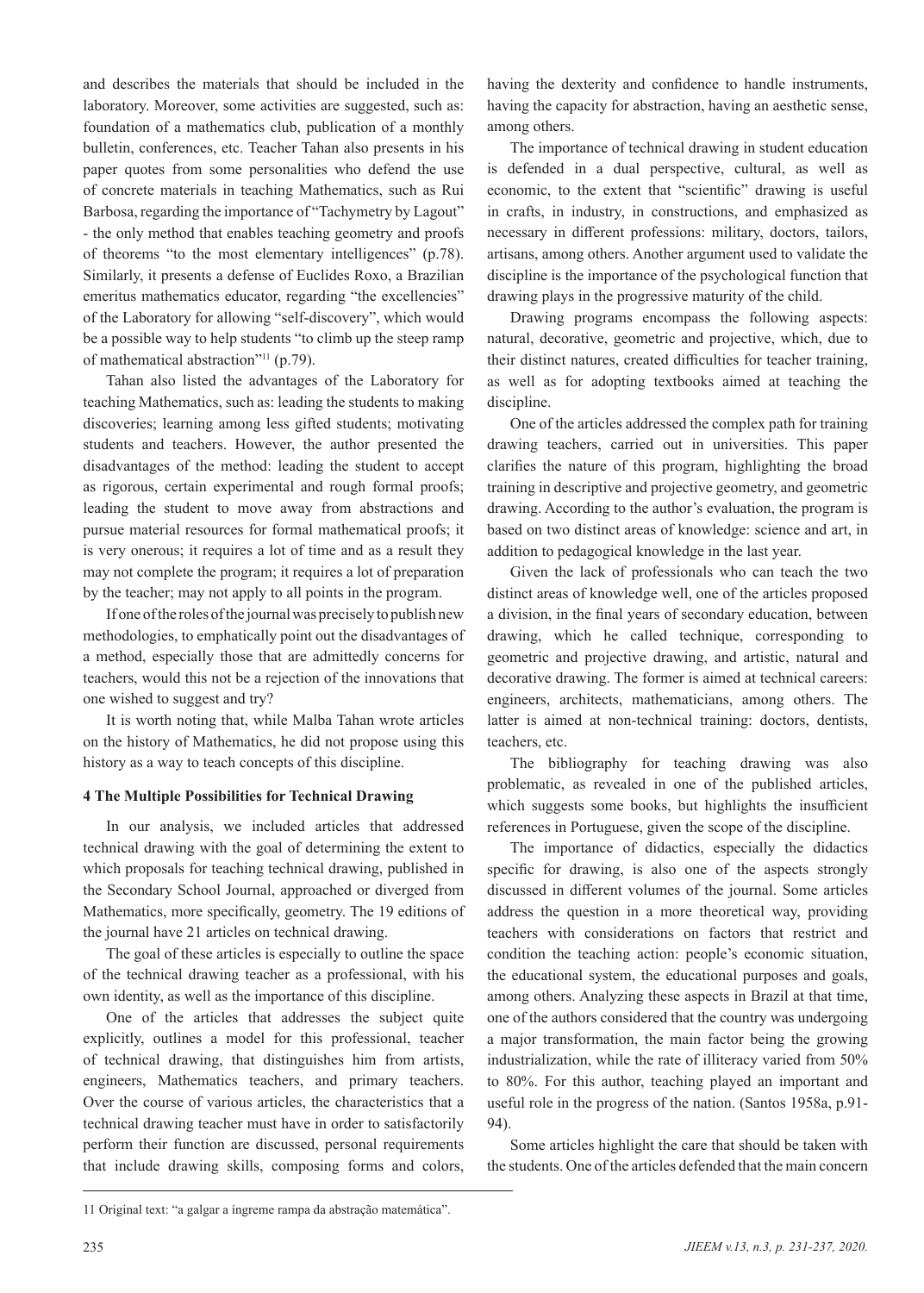of the drawing teacher in secondary school should be with the student. According to the author, the teacher must plan and guide his activities to meet student needs for growth and education "taking into consideration their limitations as well as their individual differences" (Santos 1958a, p.93). This is why it becomes essential to have knowledge of Evolutionary and Differential Psychology for children and adolescents. The conclusion of the article presents a summary of the "evolutionary stages of child drawings". Nevertheless, there are no indications or suggestions for the teacher to consider the differences and limitations of the various student groups.

Addressing didactics from a more practical point of view, some articles describe how classes should be taught, presenting the dual work of explaining the content and how to teach it.

This is the case, for example, of three articles published over three different editions, between 1957 and 1958, in which teacher Wanderley addressed the teaching of descriptive geometry using the method of orthogonal projections. In each of these articles, the author thoroughly describes how the teacher should teach their students to project on orthogonal planes and build the corresponding epura. It presents interesting suggestions for concrete materials that should be used in the classroom, such as supporting resources in the explanations: the use of embedded paperboard to represent the orthogonal planes, paper balls for the points, and sticks for the lines. The author also calls for teachers to determine whether students understood each step of what was taught before proceeding to the explanation. The articles by teacher Wanderley have a dual role of teaching the subject to the teacher and how the teacher should teach it to the students.

Teacher José Sennem Bandeira<sup>12</sup> writes the article on technical drawing in the first publication, in which he presents a brief history of teaching technical drawing in France and Brazil and their relation of proximity with and divergence from geometry in history. One of the periods of divergence between notions of drawing and geometry were, according to this author, due to the influence of psychologists in defense of free, spontaneous drawing, uncorrupted by "methods of geometric foundation" (Bandeira 1957, p.75). However, the development of psychological studies on the evolutionary steps of spontaneous drawing in children revealed that these stages fatally end in the so-called regression phase, in which a child's critique of his own drawings discourages him from continuing to draw. Teaching drawing using geometry-based methods would lead students to overcoming this stage. As such, the author supports the 1951 regulation of minimum programs, which form the foundation for drawing in Euclidean geometry, thus defending the importance of freehand drawing, without using instruments (ruler, compass, protractor) in the first years of junior high.

The last article on technical drawing published in the Secondary School Journal has a very different tone from the others. While not very didactic, it discusses a topic that, according to the author, was not worked on very much due to it being planned for the end of the junior high program: equivalence of areas. The author criticizes geometric drawing lessons in which the content is taught using "recipes" and evaluates that the lack of student motivation is due to the fact that they were not presented with reasons. In his paper, he justifies the constructions made in the equivalence problems, based on mathematical concepts related to the calculation of areas. The arguments used by the author are based on new ideas that began to circulate in the beginning of the 1960s, among Mathematics teachers, with the so-called Modern Mathematics Movement.

The articles did not reveal that there was a connection between teaching Technical Drawing and Mathematics. On the contrary, there are signs of divergence, in the sense of characterizing the identity of this discipline, as well as criticizing this lack of connection, made explicitly by some authors.

Due to the nature of their content, descriptive and projective geometry had a connection with Mathematics developed in a perspective of construction recipes.

# **5 The Culture of Mathematicians Guiding the Professional Practices of Teachers**

The articles did not reveal a connection between Technical Drawing and Mathematics. Though this connection could be expected considering one of the principles of the Regulation of 1951, which was the assumption that students should be considered the center of the Teaching and Learning process. To this end, one possibility would be to propose activities, tasks and lesson plans in which some connection based on the content itself occurred, to the extent in which, for example, Drawing in its technical dimension, according to some authors of the Journal, included geometric and projective drawing.

In relation to Mathematics, one can infer that *appropriation*, by the authors, of the prescriptions embodied in the legislation in effect, on the teaching and learning process of geometry, especially those referring to formal proofs, is strongly linked to the principles that guided the teaching practices of Mathematics teachers. We know that such practices are deeply characterized by the way in which mathematicians produce and validate knowledge in this area: rigor and formal proofs.

In sum, these authors agreed with the prescribed programs that deductive geometry should be worked on in class, respecting students' rhythm, needs and interests, as long as the teacher's practices do not diverge greatly from the maxim: formal proofs should be rigorous, taking into consideration that the proof is crucial in mathematical culture.

We observed that the History of Mathematics was

<sup>12</sup> He was a teacher of Special Didactics of Technical Drawing at the National School of Philosophy of the University of Brazil. Author of the manual "How to teach technical drawing in the junior high program", published by MEC in the 1950s.